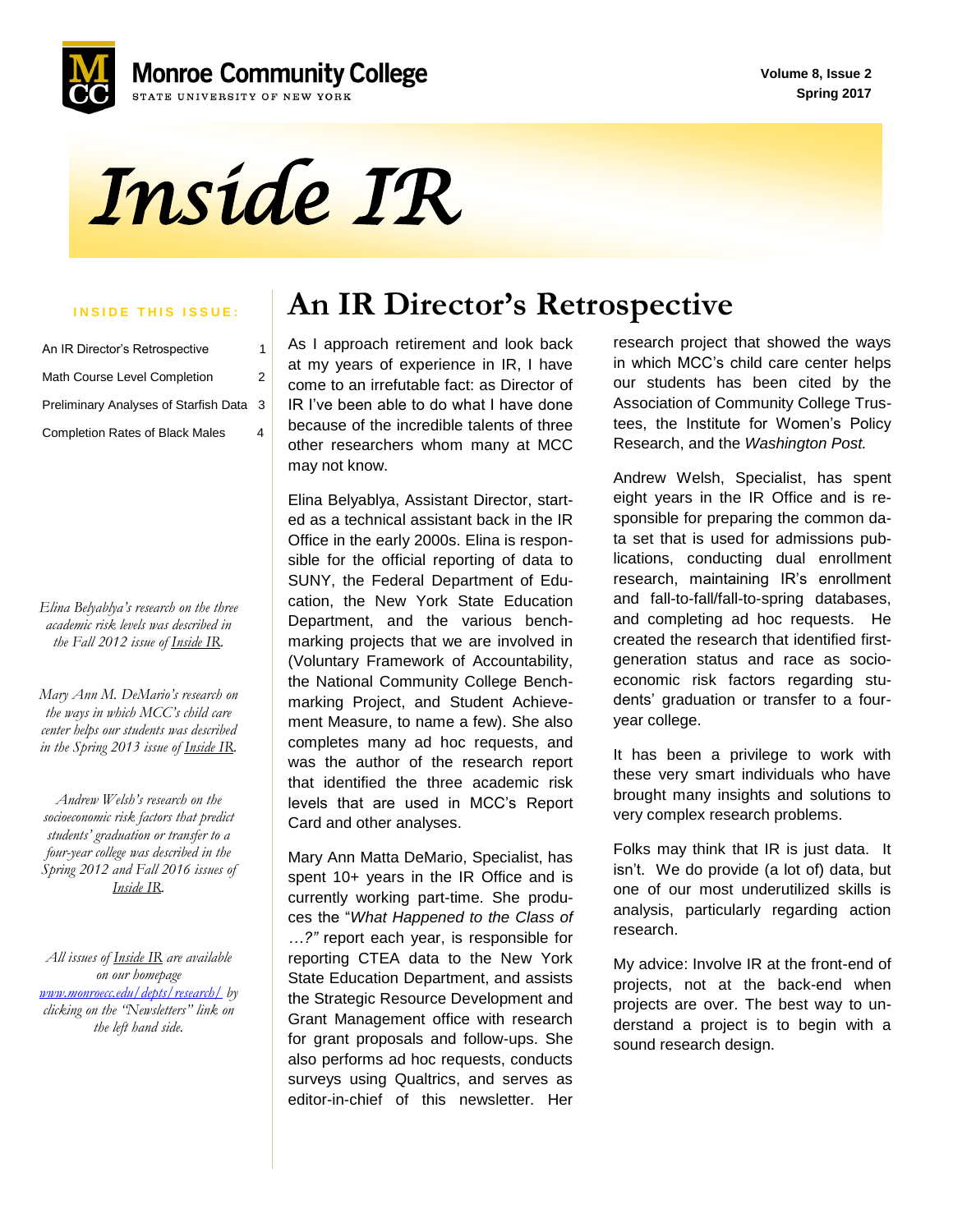## **Math Course Level Completion**

MCC has four math course levels:

- 1. **College Level** Credit-bearing courses that count toward a degree or certificate (e.g., MTH175)
- 2. **Preparatory** Courses required for the college algebra/science sequence that count as elective credits (e.g., MTH099/104, MTH104, MTH135)
- 3. **Non-Credit MTH** Non-credit courses that are required prerequisites for Preparatory math or statistics courses (e.g., MTH098, MTH096)
- into Non-Credit MTH courses (e.g., 4. **Non-Credit TRS** – Non-credit courses that are required for entry TRS092, TRS094)

Recently, the IR Office analyzed data on students who started at MCC in fall 2012 and fall 2013, and their math course progress. We found that one-third started in a non-credit TRS math course, onefifth started in a college level math course, one-fifth started in a non-credit MTH/preparatory level course, and another one-third did not attempt any math course in their first semester.

Table 1 shows the first level math course students attempted in their first semester at MCC as well as the highest level math course they completed (i.e., earned a C or better in) within two-and-a-half years.

As illustrated, 80% of the students who started in college level math in their first semester were able to complete a creditbearing math course within two-and-ahalf years. Almost a half of the students (49%) who started in a preparatory level course were able to complete a Level 8 or higher math course.

Though not shown in the table, there was a statistically significant difference in math course progress based on the initial math course attempted.

| I avie Il I IIst Level math Course Attempted by I Hghest Level math Course Completed |              |                                                         |                                   |                                 |                                                       |  |  |
|--------------------------------------------------------------------------------------|--------------|---------------------------------------------------------|-----------------------------------|---------------------------------|-------------------------------------------------------|--|--|
|                                                                                      |              | <b>Highest Math Course Completed within 2 1/2 Years</b> |                                   |                                 |                                                       |  |  |
| <b>Math Course</b>                                                                   |              | <b>No College</b>                                       | <b>Credit-Bearing MTH Courses</b> |                                 |                                                       |  |  |
| <b>Level in First</b><br><b>Semester</b>                                             | N            | Credit-<br><b>Bearing</b><br><b>MTH</b><br>Course       | <b>MTH130/</b><br><b>MTH150</b>   | <b>MTH104/</b><br><b>MTH135</b> | <b>MCC Level 8</b><br>or Higher<br><b>MTH Courset</b> |  |  |
| College Level                                                                        | 1,825 (100%) | 20%                                                     | 13%                               | 2%                              | 65%                                                   |  |  |
| Preparatory                                                                          | 1.351 (100%) | 22%                                                     | 4%                                | 25%                             | 49%                                                   |  |  |
| Non-Credit MTH                                                                       | 835 (100%)   | 49%                                                     | 7%                                | 18%                             | 26%                                                   |  |  |
| Non-Credit TRS                                                                       | 2,803 (100%) | 72%                                                     | 10%                               | 7%                              | 11%                                                   |  |  |
| Total                                                                                | 6.814 (100%) | 45%                                                     | 9%                                | 11%                             | 35%                                                   |  |  |

Table 1, First Lavel Math Course Attempted by Highest Lavel Math Course Completed

†MTH140, 141, 156, 160, 161, 162, 164, 165, 172, 175, 200, 210, 211, 212, 220, 225, 230

*One-third of entering fall students started in a non-credit TRS course. Twelve percent started in a non-credit MTH course.*

*Almost a half of the students (49%) who started in a preparatory level course were able to complete a Level 8 or higher math course.*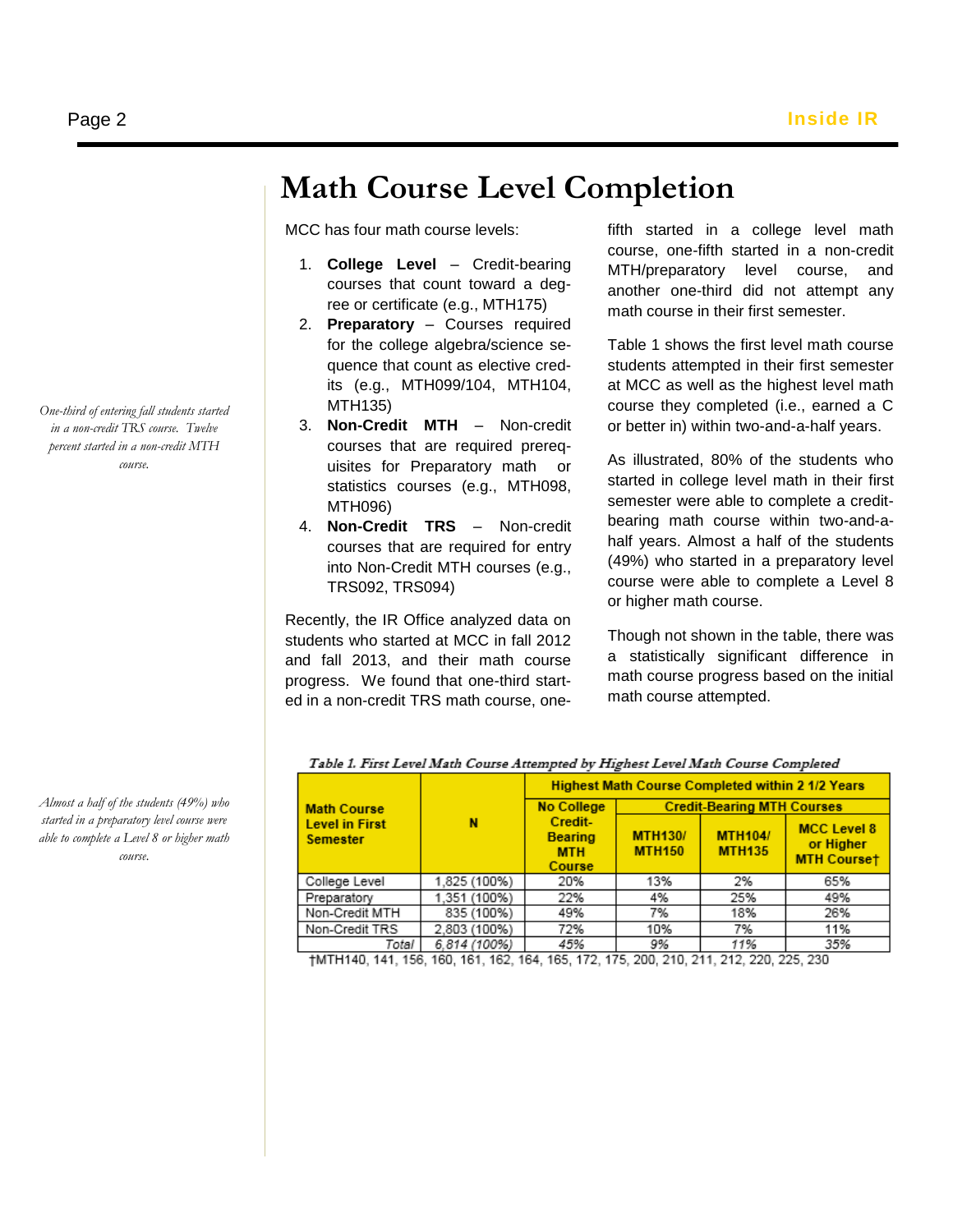# **Preliminary Analyses of Starfish Data**

Starfish, MCC's retention software, was implemented in fall 2015. In its first two miplemented in fair 2015. In its first two that wes that may independently a<br>semesters, it was used for first time, outcomes as well (such as Pathways matriculated Transitional Studies and ESOL majors, EOP students, athletes, and online students. In fall 2016, it was expanded college-wide.

In general, the retention and persistence rates for the students in the pilot groups have not significantly changed since the implementation of Starfish, as shown in Table 2.

Table 3 shows the fall-to-spring persistence of the broader first time, matriculated MCC student population from fall 2016. This is the first such analyses conducted since Starfish was expanded college-wide. The results indicate that there is no statistically significant difference pre- and post-Starfish.

In fall 2017, we will analyze the data on the fall-to-fall retention rate of the larger student population.

There are a few caveats to keep in mind when reviewing the preliminary analyses.

First, Starfish's most direct impact might be more readily seen in course outcomes rather than general persistence or

retention. There are other retention initiatives that may independently affect outcomes as well (such as Pathways).

Second, the dynamics of an enterprise such as Starfish change when it is expanded college-wide. For example, student outcomes may evolve as faculty members and students become more accustomed to the software.

Third, it is important to consider the long-term historical variations in persistence and retention rates. (See sidebar.) Starfish's impact on MCC students will be more clearly revealed as time goes on. In other words, the data doesn't show an increase in persistence and retention right now, but it may over time.

Currently, the IR Office is analyzing data on student retention and performance within courses. In other words, since Starfish was implemented…

- has the number of course withdrawals decreased?
- have course C or better rates increased?

We will publish the results in a future issue of *Inside IR*.

*There is natural variation in persistence and retention rates over time. The data doesn't show an impact on persistence and retention yet, but may do so over time.*

*The following graph shows the 10-year trends in fall-to-fall retention of online students.*

|                                                          |                    |      |              |                    |                    |                            |                          | <b>Fall-to-Fall Retention of</b> |      | <b>First Time Matriculated Online Students</b> |                                                                        |
|----------------------------------------------------------|--------------------|------|--------------|--------------------|--------------------|----------------------------|--------------------------|----------------------------------|------|------------------------------------------------|------------------------------------------------------------------------|
| 400<br>350<br>300<br>250<br>200<br>150<br>100<br>50<br>n | 50.6% 49.19<br>175 | 177  | 57.6%<br>218 | 53.3% 51.9%<br>291 | Cohort size<br>297 | 348                        | -+-Retention Rate<br>350 | 290                              | 276  | 49.7% 49.1% 51.6%<br>285                       | 70.0%<br>$-60.0%$<br>50.0%<br>40.0%<br>30.0%<br>20.09<br>10.0%<br>0.0% |
|                                                          | 2006               | 2007 | 2008         | 2009               | 2010               | 2011<br><b>Fall Cohort</b> | 2012                     | 2013                             | 2014 | 2015                                           |                                                                        |

### Table 2. Persistence and Retention Rates of Students in the Starfish Pilot

|                                    |                     | <b>Persistence Rates</b> | <b>Retention Rates</b> |                      |  |
|------------------------------------|---------------------|--------------------------|------------------------|----------------------|--|
|                                    | <b>Pre-Starfish</b> | <b>Post-Starfish</b>     | <b>Pre-Starfish</b>    | <b>Post-Starfish</b> |  |
|                                    | (Fall 2014 to       | (Fall 2015 to            | (Fall 2014 to          | (Fall 2015 to        |  |
|                                    | <b>Spring 2015)</b> | <b>Spring 2016)</b>      | Fall 2015)             | Fall 2016)           |  |
| <b>Transitional Studies Majors</b> | 77.7% (n=422)       | 75.5% (n=424)            | 43.7% (n=423)          | 43.9% (n=424)        |  |
| <b>ESOL Majors</b>                 | $85.9\%$ (n=64)     | 89.8% (n=88)             | 73.4% (n=64)           | 75.0% (n=88)         |  |
| <b>EOP</b> Students                | 87.1% (n=93)        | 91.8% (n=98)             | $53.8\%$ (n=93)        | 65.3% (n=98)         |  |
| Athletes                           | 92.7% (n=231)       | 89.6% (N=237)            | 75.2% (n=231)          | 69.3% (N=237)        |  |
| Online Students                    | 74.5% (n=276)       | 74.3% (n=285)            | 49.1% (n=276)          | 51.6% (n=285)        |  |

Table 3. Fall-to-Spring Persistence Rates of Students College-Wide

|                                     | <b>Pre-Starfish</b> | <b>Post-Starfish</b> |
|-------------------------------------|---------------------|----------------------|
|                                     | (Fall 2015 to       | (Fall 2016 to        |
|                                     | Spring 2016)        | Spring 2017)         |
| <b>Total MCC Student Population</b> | 80.7% (n=3252)      | 80.4% (n=3011)       |